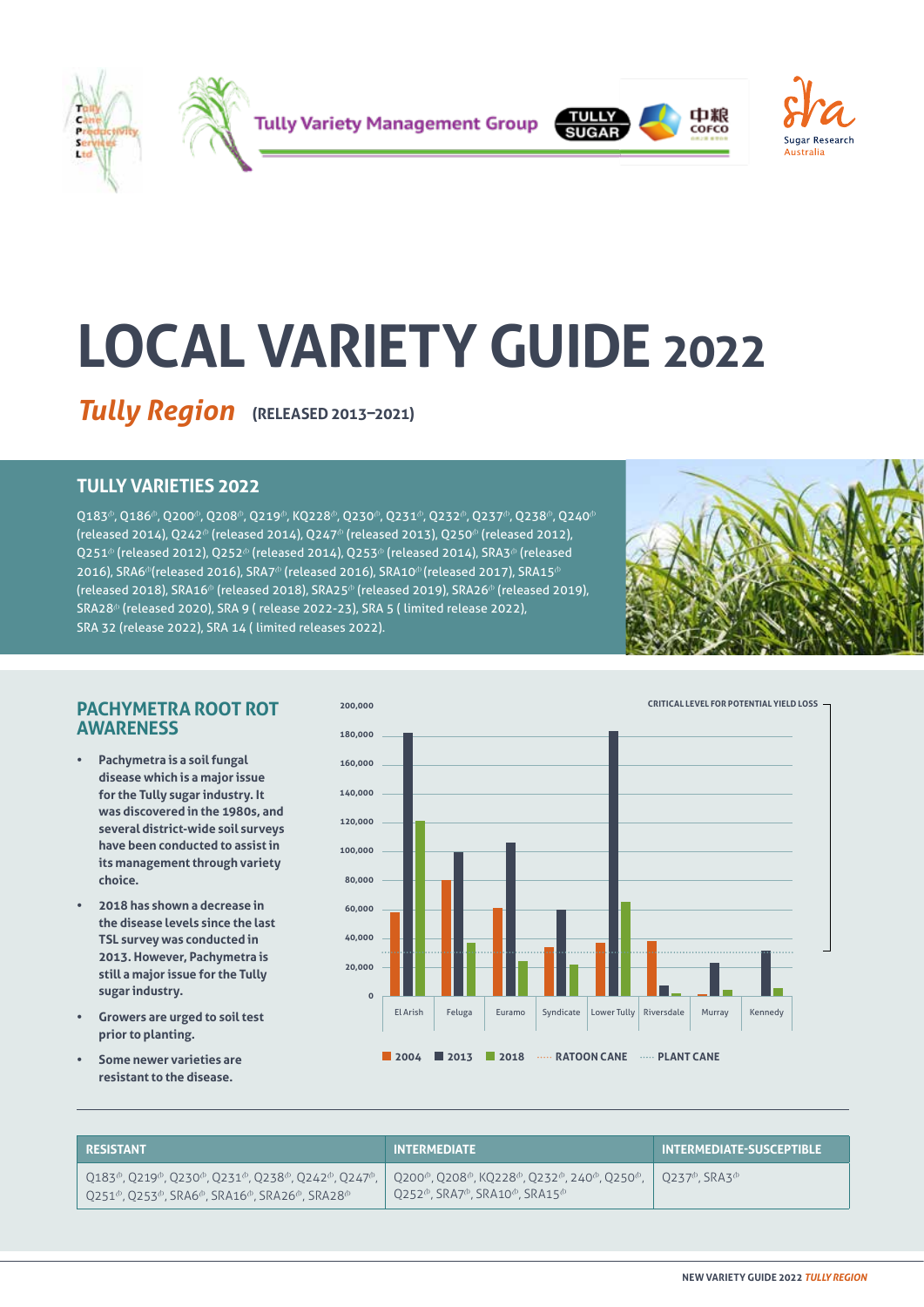# **SOIL TYPES**

# **POOR SOILS (P)**

Soil formed on beach ridges: Brosnan, Gogarra, Kurrimine, Maria, Needep, Spanos

## **AVERAGE TO POOR SOILS (AP)**

Poorly drained alluvial soils: Banyan, Bulgun, Coom, Derra, Hewitt, Jarra, Ramleh, Timara, Warrami

Granitic gravel soils: Hillview, Lugger, Malbon, Thorpe, Tyson, Utchee

Soil formed from Metamorphic rock: Feluga, Galmara, Mission

Organic soils and peats: Bulguru

**AVERAGE TO GOOD SOILS (AG)**

Well drained alluvial soils: Canoe, Dayman, Innisfail, Liverpool, Midgenoo, Mossman, Silkwood, Tully, Virgil

**GOOD SOILS (G)**

Formerly used to grow bananas: Liverpool, Tully

# **RECOMMENDATIONS FOR NEW VARIETIES BY SUB-DISTRICT (2013–2021)**

| <b>EL ARISH</b>                                  |                                                  |                                                  |  |
|--------------------------------------------------|--------------------------------------------------|--------------------------------------------------|--|
| <b>Early</b>                                     | Mid                                              | Late                                             |  |
| $Q$ 240 <sup><math>\phi</math></sup> (AG, G)     | $Q$ 240 <sup><math>\phi</math></sup> (AG, G)     | $Q240^{\circ}$ (AG, G)                           |  |
|                                                  | $Q$ 247 <sup><math>\phi</math></sup> (AP, AG, G) | $Q$ 247 <sup><math>\phi</math></sup> (AP, AG, G) |  |
| $Q$ 250 <sup><math>\phi</math></sup> (AP, AG, G) | $Q$ 250 <sup><math>\phi</math></sup> (AP, AG, G) | $Q$ 250 <sup><math>\phi</math></sup> (AP, AG, G) |  |
|                                                  |                                                  | $Q251^{\circ}$ (AP, AG, G)                       |  |
|                                                  | $O252^{\circ}$ (AP, AG, G)                       | $Q$ 252 <sup><math>\phi</math></sup> (AP, AG, G) |  |
|                                                  | $Q$ 253 <sup><math>\phi</math></sup> (P, AP, AG) | $Q$ 253 <sup><math>\phi</math></sup> (P, AP, AG) |  |
|                                                  | $SRAG^{\oplus}$ (AP, AG)                         | $SRAG^{\oplus}$ (AP, AG)                         |  |
|                                                  | $SRA7^{\phi}$ (AP, AG)                           |                                                  |  |
|                                                  | $SRA10^{\circ}$ (AP, AG)                         | $SRA10^{\circ}$ (AP, AG)                         |  |
|                                                  | SRA14 <sup>(b</sup> (AG, G)                      | $SRA14^{\circ}$ (AG, G)                          |  |
|                                                  | $SRA15^{\circ}$ (AP, AG)                         | $SRA15^{\circ}$ (AP, AG)                         |  |
|                                                  | SRA16 <sup>®</sup> (AP, AG)                      | SRA16 <sup>®</sup> (AP, AG)                      |  |
|                                                  | $SRA26^{\circ}$ (AP, AG)                         | $SRA26^{\circ}$ (AP, AG)                         |  |
|                                                  | SRA28 <sup>(b</sup> (AP, AG)                     | $SRA28^{\circ}$ (AP, AG)                         |  |
|                                                  |                                                  | $SRAS^{\phi}$ (P. AP)                            |  |

| <b>FELUGA</b>                                    |                                                  |                                                  |  |
|--------------------------------------------------|--------------------------------------------------|--------------------------------------------------|--|
| <b>Early</b>                                     | Mid                                              | Late                                             |  |
| $Q$ 240 <sup><math>\phi</math></sup> (AG, G)     | $Q$ 240 <sup><math>\phi</math></sup> (AG, G)     | $Q$ 240 <sup><math>\Phi</math></sup> (AG, G)     |  |
|                                                  | $Q$ 247 <sup><math>\phi</math></sup> (AP, AG, G) | $Q$ 247 <sup><math>\phi</math></sup> (AP, AG, G) |  |
| $Q$ 250 <sup><math>\phi</math></sup> (AP, AG, G) | $Q$ 250 <sup><math>\phi</math></sup> (AP, AG, G) | $Q$ 250 <sup><math>\phi</math></sup> (AP, AG, G) |  |
|                                                  |                                                  | $Q251^{\circ}$ (AP, AG, G)                       |  |
|                                                  | $Q$ 252 <sup><math>\phi</math></sup> (AP, AG, G) | $Q$ 252 <sup><math>\phi</math></sup> (AP, AG, G) |  |
|                                                  | $Q$ 253 <sup><math>\phi</math></sup> (P, AP, AG) | $Q$ 253 <sup><math>\phi</math></sup> (P, AP, AG) |  |
|                                                  | SRA6 <sup>®</sup> (AP, AG)                       | SRA6 <sup>®</sup> (AP, AG)                       |  |
|                                                  | SRA7 <sup>®</sup> (AP, AG)                       |                                                  |  |
|                                                  | SRA10 <sup>®</sup> (AP, AG)                      | SRA10 <sup>®</sup> (AP, AG)                      |  |
|                                                  | $SRA14^{\phi}$ (AG, G)                           | $SRA14^{\circ}$ (AG,G)                           |  |
|                                                  | $SRA15^{\circ}$ (AP, AG)                         | $SRA15^{\phi}$ (AP, AG)                          |  |
|                                                  | $SRA16^{\phi}$ (AP, AG)                          | $SRA16^{\circ}$ (AP, AG)                         |  |
|                                                  | SRA26 <sup>(b</sup> (AP, AG)                     | $SRA26^{\phi}$ (AP, AG)                          |  |
|                                                  | $SRA28^{\phi}$ (AP, AG)                          | $SRA28^{\phi}$ (AP, AG)                          |  |

| <b>EURAMO</b>                                    |                                                  |                                                  |  |
|--------------------------------------------------|--------------------------------------------------|--------------------------------------------------|--|
| <b>Early</b>                                     | Mid                                              | Late                                             |  |
| $O240^{\circ}$ (AG, G)                           | $O240^{\circ}$ (AG, G)                           | $O240^{\circ}$ (AG, G)                           |  |
|                                                  | $Q$ 242 <sup><math>\phi</math></sup> (AG, AP)    |                                                  |  |
|                                                  | $O247^{\circ}$ (AP, AG, G)                       | $O247^{\circ}$ (AP, AG, G)                       |  |
| $O250^{\circ}$ (AP, AG, G)                       | $Q250^{\circ}$ (AP, AG, G)                       | $Q$ 250 <sup><math>\phi</math></sup> (AP, AG, G) |  |
|                                                  | $Q251^{\circ}$ (AP, AG, G)                       | $Q251^{\circ}$ (AP, AG, G)                       |  |
|                                                  | $Q$ 252 <sup><math>\phi</math></sup> (AP, AG, G) | $Q$ 252 <sup><math>\phi</math></sup> (AP, AG, G) |  |
| $Q$ 253 <sup><math>\phi</math></sup> (P, AP, AG) | $Q253^{\circ}$ (P, AP, AG)                       | $Q$ 253 <sup><math>\phi</math></sup> (P, AP, AG) |  |
|                                                  | $SRA3^{\phi}$ (P, AP)                            | $SRA3^{\phi}$ (P, AP)                            |  |
|                                                  | $SRAG^{\oplus}$ (AP, AG)                         | $SRAG^{\oplus}$ (AP, AG)                         |  |
|                                                  | SRA7 <sup>(b</sup> (AP, AG)                      |                                                  |  |
|                                                  | $SRA10^{\circ}$ (AP, AG)                         | $SRA10^{\phi}$ (AP, AG)                          |  |
|                                                  | $SRA14^{\phi}$ (AG, G)                           | $SRA14^{\phi}$ (AG, G)                           |  |
|                                                  | $SRA15^{\phi}$ (AP, AG)                          | $SRA15^{\phi}$ (AP, AG)                          |  |
|                                                  | $SRA16^{\circ}$ (AP, AG)                         | $SRA16^{\phi}$ (AP, AG)                          |  |
|                                                  | $SRA26^{\circ}$ (AP, AG)                         | $SRA26^{\phi}$ (AP, AG)                          |  |
|                                                  | $SRA28^{\phi}$ (AP, AG)                          | $SRA28^{\circ}$ (AP, AG)                         |  |

. . . . . . . . . . . . . . .

| <b>WARRAMI</b>                                   |                                                  |                                                  |  |
|--------------------------------------------------|--------------------------------------------------|--------------------------------------------------|--|
| <b>Early</b>                                     | Mid                                              | Late                                             |  |
| $Q$ 240 <sup><math>\phi</math></sup> (AG, G)     | $Q$ 240 <sup><math>\phi</math></sup> (AG, G)     | $Q$ 240 <sup><math>\phi</math></sup> (AG, G)     |  |
|                                                  | $Q$ 247 <sup><math>\phi</math></sup> (AG, G, AP) | $Q$ 247 <sup><math>\phi</math></sup> (AG, G, AP) |  |
| $Q$ 250 <sup><math>\phi</math></sup> (AP, AG, G) | $Q$ 250 <sup><math>\phi</math></sup> (AP, AG, G) | $Q$ 250 <sup><math>\phi</math></sup> (AP, AG, G) |  |
|                                                  | $Q$ 252 <sup><math>\phi</math></sup> (AP, AG, G) | $Q$ 252 <sup><math>\phi</math></sup> (AP, AG, G) |  |
| $Q$ 253 <sup><math>\phi</math></sup> (P, AP, AG) | $Q$ 253 <sup><math>\phi</math></sup> (P, AP, AG) | $Q$ 253 <sup><math>\phi</math></sup> (P, AP, AG) |  |
|                                                  | $SRAG^{\oplus}$ (AP, AG)                         | SRA6 <sup>®</sup> (AP, AG)                       |  |
|                                                  | $SRA7^{\circ}$ (AP, AG)                          |                                                  |  |
|                                                  | $SRA10^{\circ}$ (AP, AG)                         | $SRA10^{\phi}$ (AP, AG)                          |  |
|                                                  | $SRA15^{\circ}$ (AP, AG)                         | $SRA15^{\phi}$ (AP, AG)                          |  |
|                                                  | $SRA16^{\circ}$ (AP, AG)                         | SRA16 <sup>th</sup> (AP, AG)                     |  |
|                                                  | SRA26 <sup>(b</sup> (AP, AG)                     | $SRA26^{\phi}$ (AP, AG)                          |  |
|                                                  | $SRA28^{\circ}$ (AP, AG)                         | $SRA28°$ (AP, AG)                                |  |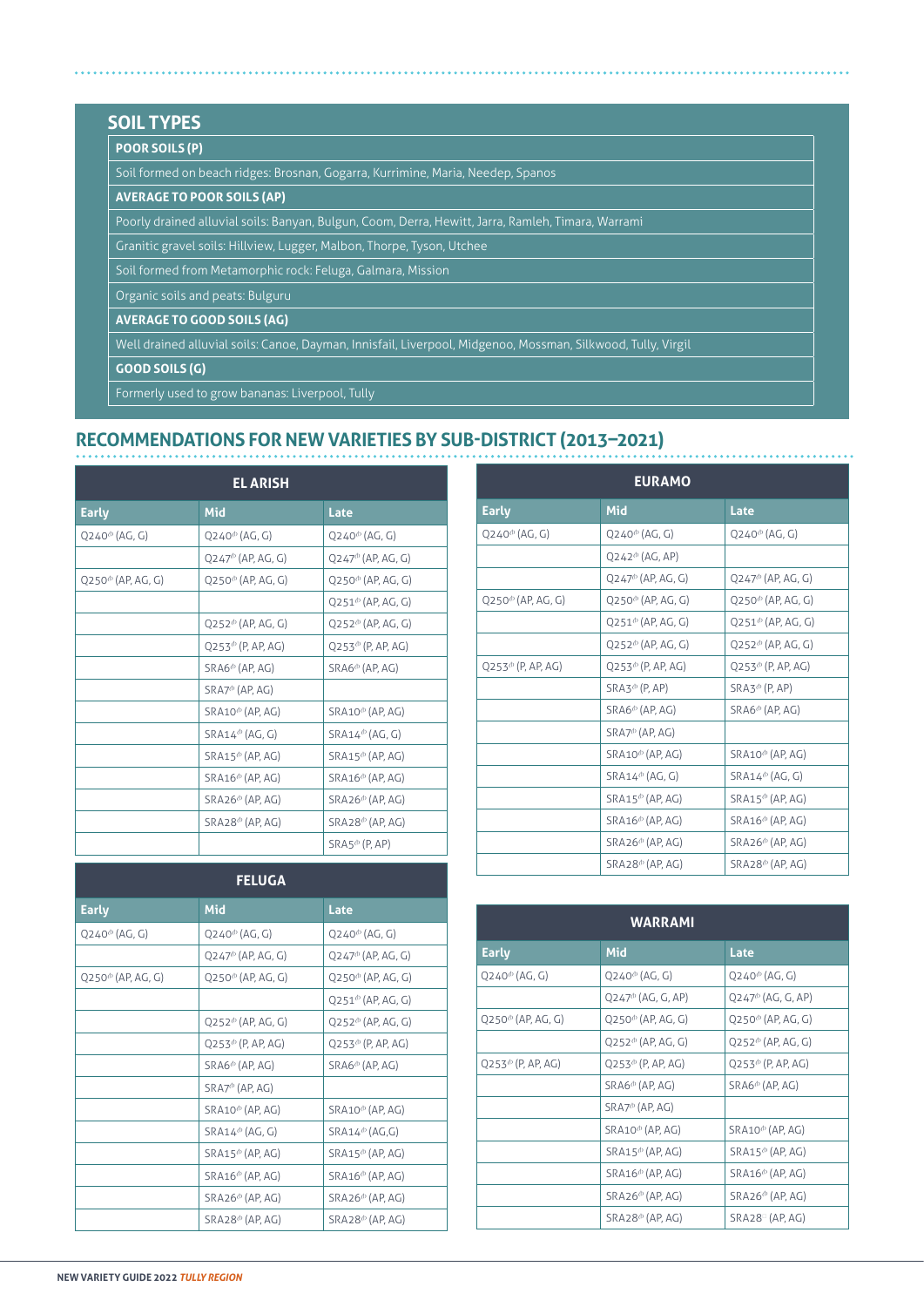| <b>LOWER TULLY</b>                               |                                                   |                                                  |  |
|--------------------------------------------------|---------------------------------------------------|--------------------------------------------------|--|
| <b>Early</b>                                     | Mid                                               | Late                                             |  |
| Q240 <sup>th</sup> (AG, G)                       | $Q$ 240 <sup><math>\phi</math></sup> (AG, G)      | $Q$ 240 <sup><math>\phi</math></sup> (AG, G)     |  |
|                                                  | $Q$ 247 <sup><math>\circ</math></sup> (AP, AG, G) | $Q$ 247 <sup><math>\phi</math></sup> (AP, AG, G) |  |
| $Q$ 250 <sup><math>\phi</math></sup> (AP, AG, G) | $Q$ 250 <sup><math>\phi</math></sup> (AP, AG, G)  | $Q$ 250 <sup><math>\phi</math></sup> (AP, AG, G) |  |
|                                                  |                                                   | $Q251^{\circ}$ (AP, AG, G)                       |  |
|                                                  | $Q$ 252 <sup><math>\phi</math></sup> (AP, AG, G)  | $Q$ 252 <sup><math>\phi</math></sup> (AP, AG, G) |  |
|                                                  | $Q$ 253 <sup><math>\phi</math></sup> (P, AP, AG)  | $Q$ 253 <sup><math>\phi</math></sup> (P, AP, AG) |  |
|                                                  | $SRA3^{\phi}$ (P, AP)                             | SRA3 <sup>®</sup> (P, AP)                        |  |
|                                                  | $SRAG^{\oplus}$ (AP, AG)                          | SRA6 <sup>th</sup> (AP, AG)                      |  |
|                                                  | SRA7 <sup>th</sup> (AP, AG)                       |                                                  |  |
|                                                  | $SRA10^{\circ}$ (AP, AG)                          | SRA10 <sup>th</sup> (AP, AG)                     |  |
|                                                  | $SRA15^{\circ}$ (AP, AG)                          | $SRA15^{\phi}$ (AP, AG)                          |  |
|                                                  | $SRA16^{\phi}$ (AP, AG)                           | $SRA16^{\phi}$ (AP, AG)                          |  |
|                                                  | $SRA26^{\circ}$ (AP, AG)                          | $SRA26$ <sup>[</sup> (AP, AG)                    |  |
|                                                  | $SRA28^{\phi}$ (AP, AG)                           | $SRA28^{\phi}$ (AP, AG)                          |  |
|                                                  |                                                   | $SRAS^{\phi}$ (P, AP)                            |  |

| <b>SYNDICATE</b>                                 |                                                  |                                                  |  |
|--------------------------------------------------|--------------------------------------------------|--------------------------------------------------|--|
| <b>Early</b>                                     | Mid                                              | Late                                             |  |
| $Q$ 240 <sup><math>\phi</math></sup> (AG, G)     | $Q$ 240 <sup><math>\phi</math></sup> (AG, G)     | $Q$ 240 <sup><math>\phi</math></sup> (AG, G)     |  |
|                                                  | $Q$ 242 <sup><math>\phi</math></sup> (AG, AP)    |                                                  |  |
| $Q$ 250 <sup><math>\phi</math></sup> (AP, AG, G) | $Q$ 250 <sup><math>\phi</math></sup> (AP, AG, G) | $Q$ 250 <sup><math>\phi</math></sup> (AP, AG, G) |  |
|                                                  | $Q$ 252 <sup><math>\phi</math></sup> (AP, AG, G) | $Q$ 252 <sup><math>\phi</math></sup> (AP, AG, G) |  |
| $Q$ 253 <sup><math>\phi</math></sup> (P, AP, AG) | $Q$ 253 <sup><math>\phi</math></sup> (P, AP, AG) | $Q$ 253 <sup><math>\phi</math></sup> (P, AP, AG) |  |
|                                                  | $SRA3^{\phi}$ (P, AP)                            | $SRA3^{\phi}$ (P, AP)                            |  |
|                                                  | $SRA7^{\oplus}$ (AP, AG)                         |                                                  |  |
|                                                  | $SRA10^{\circ}$ (AP, AG)                         | $SRA10^{\circ}$ (AP, AG)                         |  |
|                                                  | $SRA15^{\phi}$ (AP, AG)                          | $SRA15^{\phi}$ (AP, AG)                          |  |
|                                                  | SRA16 <sup>®</sup> (AP, AG)                      | $SRA16^{\circ}$ (AP, AG)                         |  |
|                                                  | $SRA26^{\phi}$ (AP, AG)                          | $SRA26^{\phi}$ (AP, AG)                          |  |
|                                                  | $SRA28^{\circ}$ (AP, AG)                         | $SRA28^{\circ}$ (AP, AG)                         |  |

### **MURRAY**

| <b>Early</b>                                     | Mid                                              | Late                                             |
|--------------------------------------------------|--------------------------------------------------|--------------------------------------------------|
| $Q$ 240 <sup><math>\phi</math></sup> (AG, G)     | $Q$ 240 <sup><math>\phi</math></sup> (AG, G)     | $Q$ 240 <sup><math>\phi</math></sup> (AG, G)     |
|                                                  | $Q$ 242 <sup><math>\phi</math></sup> (AG, AP)    | $Q$ 242 <sup><math>\phi</math></sup> (AG, AP)    |
|                                                  | $O247^{\circ}$ (AG, G, AP)                       | $Q$ 247 <sup><math>\phi</math></sup> (AG, G, AP) |
| $Q$ 250 <sup><math>\phi</math></sup> (AP, AG, G) | $Q$ 250 <sup><math>\phi</math></sup> (AP, AG, G) | $Q$ 250 <sup><math>\phi</math></sup> (AP, AG, G) |
|                                                  | $Q$ 252 <sup><math>\phi</math></sup> (AP, AG, G) | $Q$ 252 <sup><math>\phi</math></sup> (AP, AG, G) |
| $Q$ 253 <sup><math>\phi</math></sup> (P, AP, AG) | $Q$ 253 <sup><math>\phi</math></sup> (P, AP, AG) | $Q$ 253 <sup><math>\phi</math></sup> (P, AP, AG) |
|                                                  | $SRAG^{\oplus}$ (AP, AG)                         | $SRAG^{\oplus}$ (AP, AG)                         |
|                                                  | $SRA7^{\phi}$ (AP, AG)                           |                                                  |
|                                                  | $SRA10^{\phi}$ (AP, AG)                          | $SRA10^{\circ}$ (AP, AG)                         |
|                                                  | $SRA14^{\circ}$ (AG, G)                          | $SRA14^{\phi}$ (AG, G)                           |
|                                                  | SRA15 <sup>®</sup> (AP, AG)                      | $SRA15^{\circ}$ (AP, AG)                         |
|                                                  | $SRA16^{\phi}$ (AP, AG)                          | $SRA16^{\phi}$ (AP, AG)                          |
|                                                  | $SRA26^{\phi}$ (AP, AG)                          | SRA26 <sup>(b</sup> (AP, AG)                     |
|                                                  | $SRA28^{\circ}$ (AP, AG)                         | $SRA28^{\circ}$ (AP, AG)                         |

| <b>KENNEDY</b>                                   |                                                  |                                                  |  |
|--------------------------------------------------|--------------------------------------------------|--------------------------------------------------|--|
| <b>Early</b>                                     | <b>Mid</b>                                       | Late                                             |  |
| $240^{\circ}$ (AG, G)                            | $Q$ 240 <sup><math>\phi</math></sup> (AG, G)     | $Q$ 240 <sup><math>\phi</math></sup> (AG, G)     |  |
|                                                  | $Q$ 247 <sup><math>\phi</math></sup> (AP, AG, G) | $Q$ 247 <sup><math>\phi</math></sup> (AP, AG, G) |  |
| $Q$ 250 <sup><math>\phi</math></sup> (AP, AG, G) | $Q$ 250 <sup><math>\phi</math></sup> (AP, AG, G) | $Q$ 250 <sup><math>\phi</math></sup> (AP, AG, G) |  |
|                                                  | $Q$ 252 <sup><math>\phi</math></sup> (AP, AG, G) | $Q$ 252 <sup><math>\phi</math></sup> (AP, AG, G) |  |
| $Q$ 253 <sup><math>\phi</math></sup> (P, AP, AG) | $Q$ 253 <sup><math>\phi</math></sup> (P, AP, AG) | $Q$ 253 <sup><math>\phi</math></sup> (P, AP, AG) |  |
|                                                  | SRA6 <sup>®</sup> (AP, AG)                       | SRA6 <sup>®</sup> (AP, AG)                       |  |
|                                                  | $SRA7^{\oplus}$ (AP, AG)                         | $SRAG^{\oplus}$ (AP, AG)                         |  |
|                                                  | $SRA10^{\phi}$ (AP, AG)                          | $SRA10^{\circ}$ (AP, AG)                         |  |
|                                                  | SRA15 <sup>(b</sup> (AP, AG)                     | $SRA15^{\phi}$ (AP, AG)                          |  |
|                                                  | $SRA16^{\circ}$ (AP, AG)                         | $SRA16^{\phi}$ (AP, AG)                          |  |
|                                                  | $SRA26^{\circ}$ (AP, AG)                         | $SRA26^{\circ}$ (AP, AG)                         |  |
|                                                  | $SRA28^{\circ}$ (AP, AG)                         | $SRA28^{\phi}$ (AP, AG)                          |  |

| <b>RIVERSDALE</b>          |                                                  |                                                  |  |  |
|----------------------------|--------------------------------------------------|--------------------------------------------------|--|--|
| <b>Early</b>               | Mid                                              | Late                                             |  |  |
| $Q240^{\circ}$ (AG, G)     | $Q240^{\circ}$ (AG, G)                           | $Q240^{\circ}$ (AG, G)                           |  |  |
|                            | $Q$ 242 <sup><math>\phi</math></sup> (AG, G)     |                                                  |  |  |
|                            | $O247^{\circ}$ (AP, AG, G)                       | $O247^{\circ}$ (AP, AG, G)                       |  |  |
| $O250^{\circ}$ (AP, AG, G) | $Q$ 250 <sup><math>\phi</math></sup> (AP, AG, G) | $Q$ 250 <sup><math>\phi</math></sup> (AP, AG, G) |  |  |
|                            | $O251^{\circ}$ (AP, AG, G)                       | $O251^{\circ}$ (AP, AG, G)                       |  |  |
|                            | $O252^{\circ}$ (AP, AG, G)                       | $O252^{\circ}$ (AP, AG, G)                       |  |  |
| $Q253^{\circ}$ (P, AP, AG) | $Q$ 253 <sup><math>\phi</math></sup> (P, AP, AG) | $Q$ 253 <sup><math>\phi</math></sup> (P, AP, AG) |  |  |
|                            | $SRA3^{\phi}$ (P, AP)                            | $SRA3^{\phi}$ (P, AP)                            |  |  |
|                            | SRA6 <sup>®</sup> (AP, AG)                       | $SRAG^{\oplus}$ (AP, AG)                         |  |  |
|                            | $SRA7^{\oplus}$ (AP, AG)                         |                                                  |  |  |
|                            | SRA10 <sup>(b</sup> (AP, AG)                     | $SRA10^{\phi}$ (AP, AG)                          |  |  |
|                            | $SRA14^{\phi}$ (AG, G)                           | $SRA14^{\phi}$ (AG, G)                           |  |  |
|                            | $SRA15^{\phi}$ (AP, AG)                          | $SRA15^{\phi}$ (AP, AG)                          |  |  |
|                            | $SRA16^{\phi}$ (AP, AG)                          | SRA16 <sup>®</sup> (AP, AG)                      |  |  |
|                            | $SRA26^{\circ}$ (AP, AG)                         | $SRA26^{\circ}$ (AP, AG)                         |  |  |
|                            | $SRA28^{\circ}$ (AP, AG)                         | $SRA28^{\circ}$ (AP, AG)                         |  |  |



Disclaimer: Although we do our very best to present information that is correct and accurate, we make no warranties, guarantees or representations about the suitability, reliability, currency or accuracy of the yieldibilit